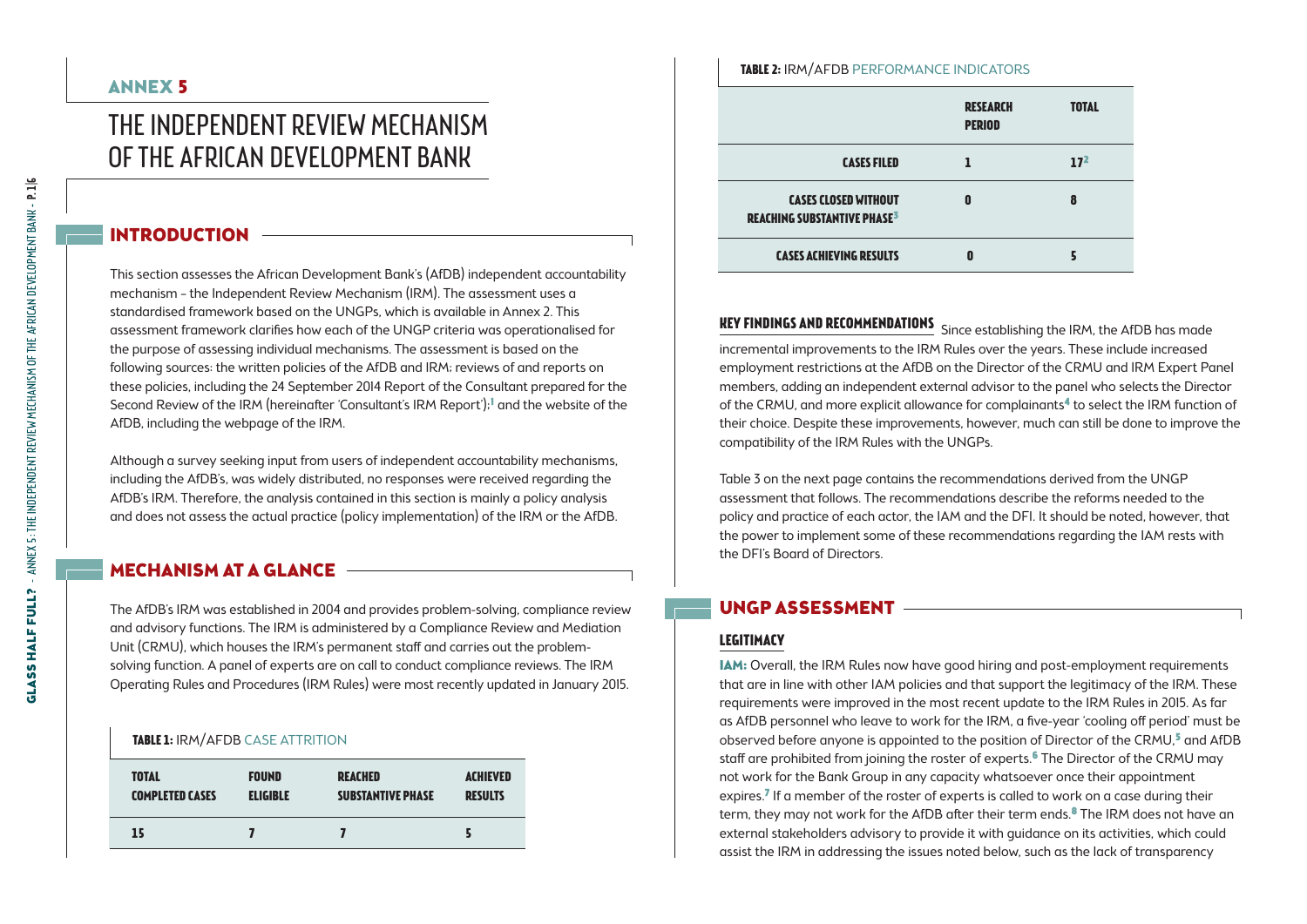## **Table 3:** Recommendations derived from UNGP assessment

|                       | <b>IRM</b>                                                                                                                                                                                                                                                                                                            | <b>AFDB</b>                                                                                                                                                                                                                                                   |
|-----------------------|-----------------------------------------------------------------------------------------------------------------------------------------------------------------------------------------------------------------------------------------------------------------------------------------------------------------------|---------------------------------------------------------------------------------------------------------------------------------------------------------------------------------------------------------------------------------------------------------------|
| <b>LEGITIMACY</b>     | • Establish an advisory group of external<br>stakeholders to provide feedback on the<br>IRM's activities.                                                                                                                                                                                                             | • Include CSOs in selection process for the<br>CRMU Director and Roster of Experts.<br>• The AfDB should allow the Roster of Experts<br>to select its own chair.<br>• Increase the CRMU's independence with<br>regard to recommending a compliance<br>review. |
| <b>ACCESSIBILITY</b>  | • Improve information available on the<br>website, such as online complaint forms,<br>including by providing material in other<br>languages.<br>• Conduct more outreach to make project-<br>affected communities aware of the IRM.                                                                                    | • Require clients to disclose availability of the<br>mechanism to project-affected people.<br>• Improve the visibility of the IRM on the<br>homepage.                                                                                                         |
| <b>PREDICTABILITY</b> | • Adhere to posted timelines and/or provide<br>public notices, with reasoning, regarding<br>delays.<br>• Monitor the project until all instances of<br>non-compliance found have been rectified.                                                                                                                      | • All IRM to conduct an investigation without<br>the approval of the Board or President.                                                                                                                                                                      |
| <b>EQUITABILITY</b>   | • Provide complainants with equal<br>opportunities to review draft documents<br>during the complaint process.<br>• Allow complainants to be represented by<br>whomever they choose, including so-called<br>'foreign representatives', without requiring<br>clear evidence that local representation is<br>inadequate. | • Consult with complainants on the<br>development of the Management<br><b>Action Plan</b>                                                                                                                                                                     |

|                                       | <b>IRM</b>                                                                                                                                                                                                                                                                                                                                                        | <b>AFDB</b>                                                                                                                                                                                                                                                                                                                 |
|---------------------------------------|-------------------------------------------------------------------------------------------------------------------------------------------------------------------------------------------------------------------------------------------------------------------------------------------------------------------------------------------------------------------|-----------------------------------------------------------------------------------------------------------------------------------------------------------------------------------------------------------------------------------------------------------------------------------------------------------------------------|
| TRANSPARENCY                          | • On the IRM webpage, provide information<br>on rejected complaints, including the<br>reasons for such rejection.<br>· Provide case summaries and easy-to-<br>understand information regarding the<br>status of complaints.                                                                                                                                       | • On the AfDB's website, ensure that all<br>AfDB-financed activities are listed, and<br>collate all relevant information regarding<br>such projects in a single location to make<br>documents such as impact assessments,<br>environmental and social management<br>plans easily accessible.<br>· Disclose loan agreements. |
| <b>RIGHTS</b><br><b>COMPATIBILITY</b> | • Allow the IRM to receive complaints<br>involving violations of all human rights, and<br>not just social and economic rights.<br>• Develop protocols for protection of<br>complainants who face security risks.<br>• Take measures to ensure rights<br>compatibility of outcomes, for instance by<br>not endorsing agreements that are clearly<br>coercive, etc. | • Commit not to finance activities that cause.<br>contribute to or exacerbate human rights<br>abuses.<br>• Require clients to assess the human rights<br>impacts of their operations.<br>• Develop a protocol to address retaliation<br>against complainants.                                                               |
| <b>LESSONS</b><br><b>LEARNED</b>      | • Standardise the consultation process for<br>the Mechanism review, including by<br>committing to disclose the draft changes<br>to the policy.                                                                                                                                                                                                                    | • Provide verifiable information on how<br>lessons learned from the IRM's cases are<br>being incorporated into AfDB practices.<br>· Commit not to provide additional financing<br>for similar activities to clients found to be<br>in non-compliance until the non-compliance<br>has been remedied.                         |

H

H

÷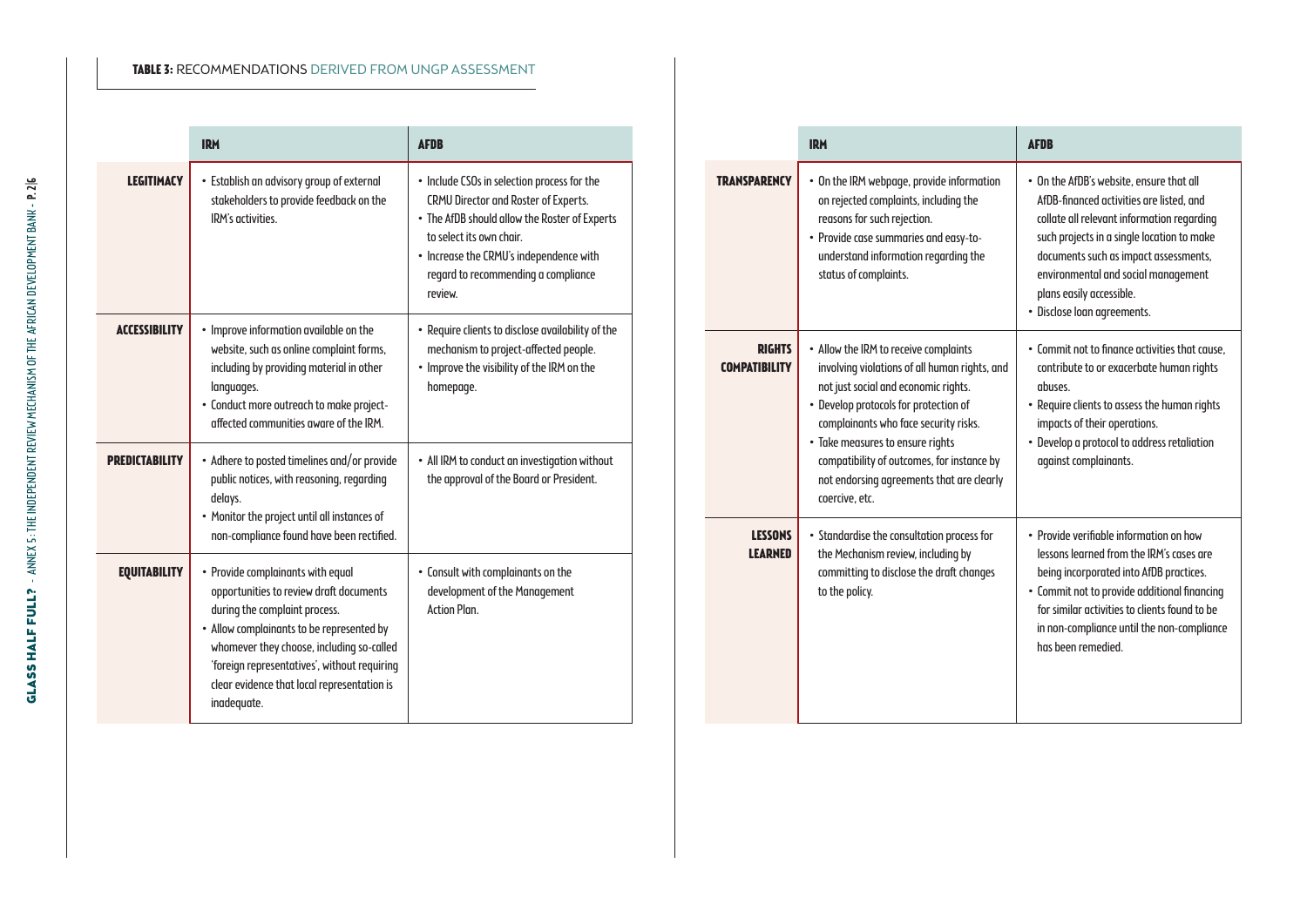related to complaints and complainants' lack of access to reports, as indicated in the equitability section.

**DFI:** The Director of the CRMU is selected by a panel composed of a Board member, a representative of Management and an independent external advisor.9 The IRM Rules do not specify how the external advisor is chosen, although according to the IRM, the process is conducted by an outside firm hired through a bidding process. External stakeholders are not involved in the selection of the Roster of Experts. The members of the Roster are appointed by the AfDB Board of Directors on the recommendation of the AfDB President. In regard to the Chair of the Roster of Experts, the AfDB President, after consultation with the IRM Experts, makes a recommendation to the AfDB Board of Directors, who appoints one of the members of the Roster as Chair.<sup>10</sup> This is unlike other mechanisms, such as the World Bank Inspection Panel, where the members themselves select the Chair, helping to minimise potential interference by the Board in the Mechanism's work. Additionally, legitimacy is weakened by the Board's ability to veto a compliance review, as discussed in the predictability section.

#### **Accessibility**

IAM: The IRM Rules reduce accessibility of the Mechanism in a number of ways. For example, complaints must be filed by two or more people.<sup>11</sup> However, on a positive note. the IRM allows complaints filed within 24 months after the physical completion of the project or the final loan or grant disbursement, whichever comes first.12 This creates a comparatively greater level of temporal accessibility than some other mechanisms. The information provided on the IRM webpage could be improved to increase accessibility. At the time of writing, the IRM webpage does not provide an online template or form for the complaint. And while the IRM's webpage does explain what information the complaint should contain, at the time of writing that explanation was not consistent with the updated IRM rules, which took effect in January 2015.<sup>13</sup> It also appears that the information is available only in English and French. The IRM website states that "the CRMU applies a multi-channel approach" to reach out to project-affected communities.14 Despite these efforts, the Consultant's IRM Report noted that the IRM remains unknown and more efforts are needed to raise awareness of the IRM.<sup>15</sup> It is also important to note that not a single complaint was registered with the IRM during the year prior to the preparation of this report (although one was registered on 9 July 2015). While there may be many reasons for this, the dearth of registered complaints does not support a determination that the IRM is accessible.

**DFI:** The AfDB's policies do not promote proactive disclosure of the IRM to projectaffected communities. Nothing in the AfDB's Integrated Safeguard System (ISS) or Disclosure and Access to Information Policy requires the AfDB or its clients (borrowers) to disclose information regarding the IRM. Accessibility is also undermined by the AfDB's failure to provide visibility to the IRM on its website. While the IRM has its own webpage, it is not featured at all on the AfDB's homepage (routine Google searches will generally return the IRM as a top hit). Instead, it takes at least two clicks to get to the IRM's webpage from the AfDB's homepage, through link headings that are not intuitively associated with the IRM.16

# **Predictability**

IAM: The IRM Rules establish deadlines and steps for the complaint process that help increase predictability.17 If the Director of the CRMU recommends a compliance review, the recommendation will include draft Terms of Reference that set out the scope and time frame for the compliance review, which does provide complainants with information regarding how the Mechanism will handle their complaint.18 In terms of monitoring outcomes, the IRM will consult with affected communities when preparing monitoring reports on the implementation of any agreements reached through problem-solving.19 However, the rules are different regarding monitoring of the Management Action Plan. In that case the IRM only provides an assessment of the implementation of the Management Action Plan "if necessary".<sup>20</sup> If the IRM prepares such an assessment, it shares its findings with complainants for clarification of issues before submitting its report to the Boards for consideration.21

**DFI:** The IRM Rules set forth procedures for Management to respond to complaints. With regard to compliance reviews, predictability of the IRM is reduced by the fact that, even if the Director of the CRMU and IRM Experts decide that compliance review is appropriate, they cannot undertake the review without further approval. Instead, they must make a recommendation to the President or the Boards, respectively, for their consideration.22 The scope of this consideration is unclear, but it appears that the Boards can veto a recommendation for compliance review. $23$  However, there is no corresponding paragraph regarding the President.24

### **Equitability**

IAM: The opportunities for complainants to review draft documents during the problemsolving/compliance review process is relatively limited under the IRM Rules. The Director of the CRMU can provide interim reports to the Boards and the President regarding progress on problem-solving efforts, but there is no mention in the IRM Rules of providing interim reports to complainants. $^{25}$  Where the compliance function is used, the Panel prepares a draft compliance review report that is circulated to Management, but there is no provision requiring it to be shared with complainants.<sup>26</sup> In its comments to a draft of this report, the IRM indicates that "in practice, there is lots of sharing of information, including the draft report with the Requestors".<sup>27</sup> Additionally, once the compliance report is finalised, there is no opportunity for complainants to communicate their views on the report to the President and/or the Boards before decisions are taken.28 On a positive note, complainants do receive the final Compliance Review Report at the same time as it is sent to the Board.<sup>29</sup>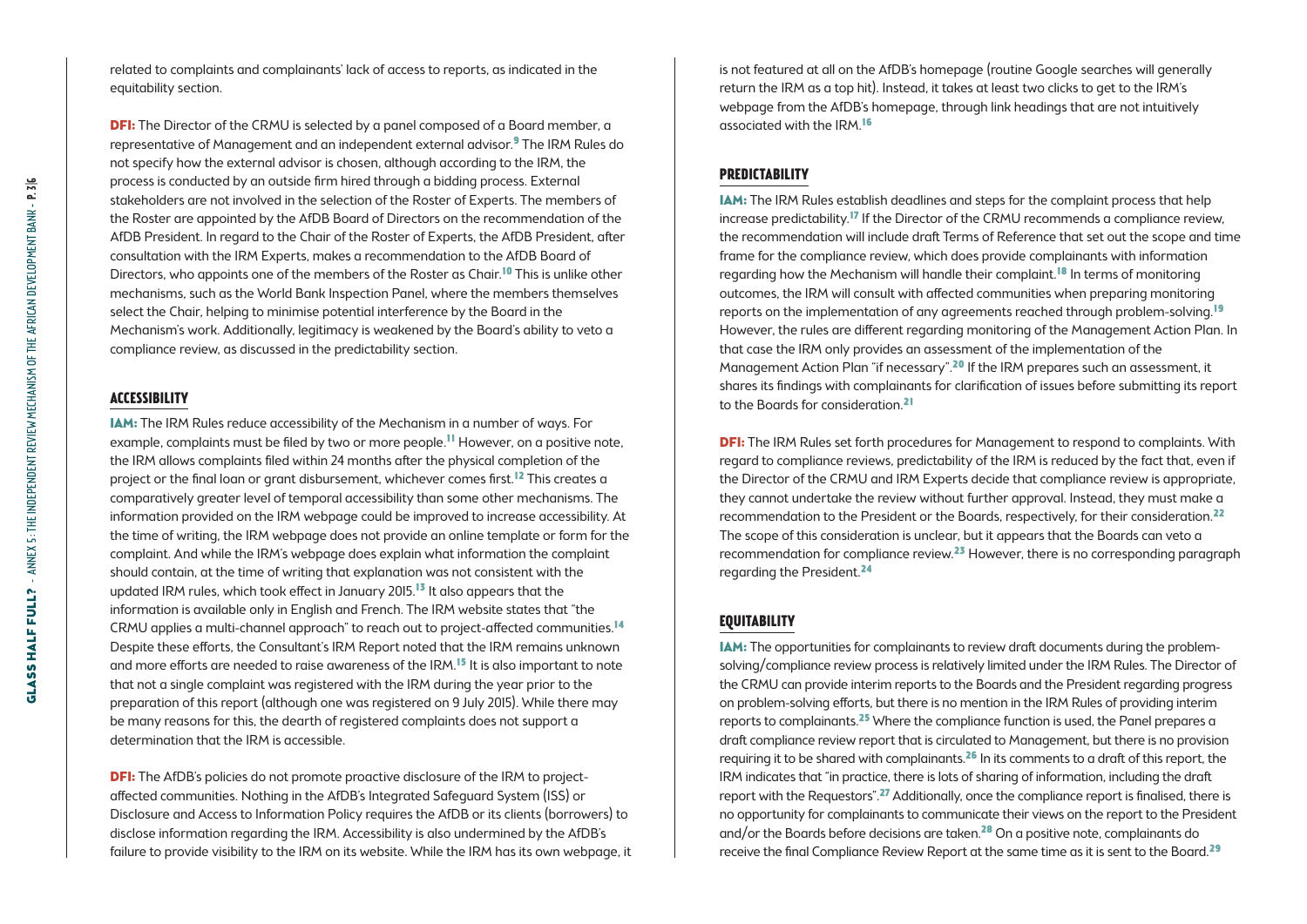One important aspect to an equitable process is allowing complainants to choose their own representative and advisors. At present, it is still difficult for communities to obtain "non-local"30 representation despite incremental improvements in this area in the 2015 IRM Rules.31

**DFI:** In response to the Compliance Review Report, Bank Management must prepare a Management Action Plan (Action Plan) to respond to any findings of non-compliance. However, Management is not required to consult with complainants in the preparation of the Action Plan, $32$  thus there is no quarantee that the actions taken, if implemented, would address the complainant's concerns. Management is responsible for submitting progress reports on the implementation of the Action Plan to the Board, but there is no requirement to incorporate the complainant's perspective in these reports. $33$  In terms of budgetary support for the IRM, the IRM Rules require the AfDB to provide sufficient resources to allow the CRMU to carry out all of its activities.<sup>34</sup> The most recent available figures are from 2013 and show that in that year the AfDB's total administrative budget was 298.26 million "Units of Account".<sup>35</sup> According to the IRM's 2013 Annual Report, the IRM's total budget was UA 887,713 (approximately US\$1,375,147) and UA 798,570 (approximately US\$1,237,056) of that budget was expended.36

#### **Transparency**

IAM: One of the elements of transparency is that sufficient information is provided about the Mechanism's performance to build confidence in its effectiveness and meet any public interest at stake. By this metric, the IRM is relatively non-transparent because it is difficult to understand the status of a particular complaint, including those that may have been rejected.<sup>37</sup> According to the Consultant's IRM Report, "since the IRM's inception" the AfDB has decided not to register seven of the sixteen total complaints it received through 2014.<sup>38</sup> Six of these were "resolved by Management", and one was rejected because it did not meet the registration requirements.<sup>39</sup> It is not clear what happened in the cases that were 'resolved' because no information is available on the IRM webpage. For the complaints that were registered, varying levels of documentation are maintained on the IRM webpage. No case synopsis is provided on the webpage, so in order to understand the status of a particular case, one must open and review the linked case documents. The IRM's annual reports also provide an overview of complaints, but as these are published annually and several months to over a year after the reporting year (the 2014 annual report was not yet available as of 11 September 2015), they do not provide an up-to-date picture of the complaints the IRM is handling.40

**DFI:** The AfDB Disclosure and Access to Information Policy is premised on a principle of maximum disclosure subject to a list of exceptions, such as deliberative information and certain types of communications within the AfDB.41 However, at least as far as the AfDB's website is concerned, the manner in which information on specific projects is provided makes it difficult for communities to understand a project's potential impacts. Information

about individual projects can be located in different places on the AfDB's website, making it difficult to understand their status.<sup>42</sup> The AfDB has launched a new resource called MapAfrica,43 which shows where projects are located on an interactive map. MapAfrica could be very useful to complainants to find out whether an AfDB project is taking place on or near their lands, territories and resources. At the time of writing, however, little information is provided regarding the specific projects identified on the map, so it does not yet resolve the significant information gaps on the AfDB website. Additionally, if the map is not regularly updated it might further undermine transparency if it gives the impression that projects are not taking place when in fact they are.

### **Rights Compatibility**

IAM: A full review of whether the remedies provided by the IRM accord with internationally recognised human rights is beyond the scope of this report. With regard to the IRM Rules, it is important to note that rights compatibility is undermined in the first instance because complainants are prohibited from raising violations of civil and political rights with the IRM. A similar prohibition exists regarding alleged violations of human rights on the part of borrowers alone (i.e., without AfDB complicity through its own policy violation). Instead, the IRM is only authorised to review allegations "involving social and economic rights alleging any action or omission on the part of the Bank Group".44 On the other hand, rights compatibility is supported in the IRM Rules because complainants are allowed to request that their identities remain confidential45 and the Director or the Compliance Review Panel is authorised to make an interim recommendation to suspend a project if they believe it will cause harm.46 This is an important measure for preventing human rights violations from occurring.

**DFI:** Human rights receive relatively little mention in the policies of the AfDB. They are referred to only in the Preamble to the AfDB's Integrated Safeguards System (ISS), which provides that the principles and values of human rights set forth in the UN Charter and the African Charter on Human and Peoples' Rights were among the principles that guided the development of the ISS.47

### **Lessons learned**

IAM: The AfDB resolution establishing the IRM provides that"the Boards shall review the IRM every four (4) years, or as otherwise decided by the Boards".<sup>48</sup> The IRM became operational in 2006, and since then there have been two reviews, one in 2009 and one in 2014. As a practical matter the reviews allow for public consultation, although to date, consultations have been ad hoc and procedures are not formalised in the IRM Rules. In the most recent review, initially, only the consultant's report was disclosed for CSO comment. CSOs had to request the disclosure of the draft rules and additional time for comment, which was granted. In terms of capturing lessons learned from its cases, the Expert Panel can recommend remedial changes to systems or procedures within the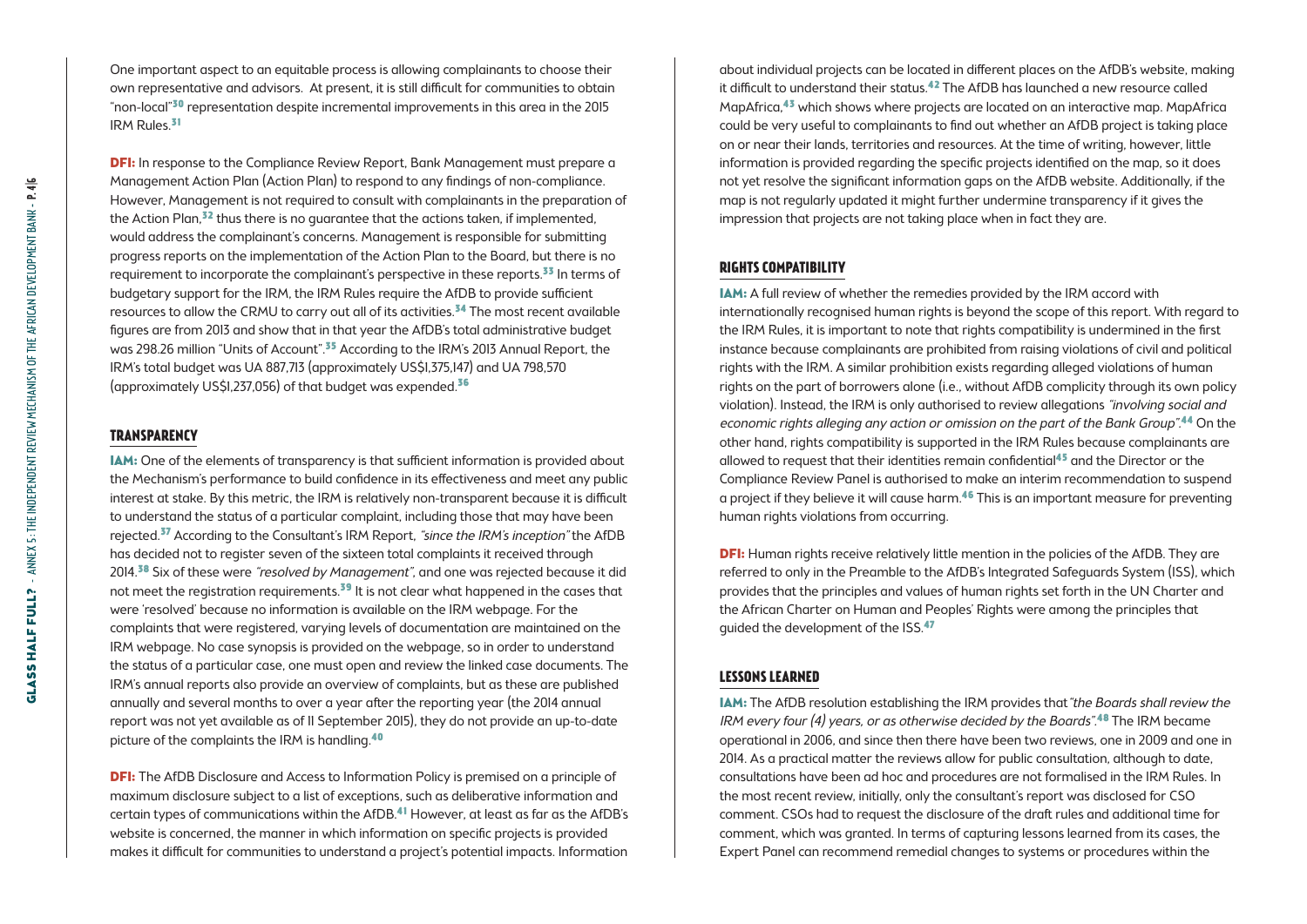Bank Group to prevent policy violations in the future.49 The CRMU Director is also required to include in the IRM annual report identifiable trends that have emerged from the IRM's problem-solving exercises and compliance reviews, and lessons that the IRM has learnt about the impacts and challenges in implementing the Bank Group's operating policies and procedures.50 The IRM also has a new advisory function that is supposed to provide recommendations on emerging trends experienced by the CRMU, although there is not yet any publicly available information on activities that have been carried out by this function.<sup>51</sup>

**DFI:** In July 2012, the AfDB stated that it would establish a CSO Portal that would provide "robust and targeted dissemination of results of its operations and policies" support outreach, and seek to support CSO consultation on AfDB policies and operations by giving an opportunity to citizens in Africa to comment on Bank activities.<sup>52</sup> However, at the time of writing, the civil society webpage on the AfDB's website does not live up to those promises.<sup>53</sup> In general, it is difficult to track the extent to which the AfDB is learning from experience and changing its policies in response to IRM cases and reports on trends and challenges.

#### **NOTES**

- 1 Edward Ayensu, Second Review of the Independent Review Mechanism (IRM) of the African Development Bank Group, Report of the Consultant (Sept. 2014), [http://www.afdb.org/fileadmin/uploads/afdb/Documents/](http://www.afdb.org/fileadmin/uploads/afdb/Documents/Compliance-Review/2nd_IRM_Review_-_Consultant_s_Report_-_ENG.pdf) [Compliance-Review/2nd\\_IRM\\_Review\\_-\\_Consultant\\_s\\_Report\\_-\\_ENG.pdf](http://www.afdb.org/fileadmin/uploads/afdb/Documents/Compliance-Review/2nd_IRM_Review_-_Consultant_s_Report_-_ENG.pdf) [hereinafter Consultant's IRM Report].
- 2 This number may differ from the 'total completed cases' in the previous table, because it includes all cases filed, including those pending a decision of the mechanism.
- 3 This row includes cases that were not registered, were found ineligible or were closed after being found eligible, but before reaching a substantive phase.
- 4 The IRM refers to complaints as 'Requests', and those filing a Request are called 'Requestors'. 'Complaint' and its variations are used throughout this analysis for purposes of consistency.
- 5 African Dev. Bank Group, The Independent Review Mechanism: Operating Rules and Procedures 16, TJ 78 (Jan. 2015), available at [http://www.afdb.org/fileadmin/uploads/afdb/Documents/Compliance-Review/Revised\\_](http://www.afdb.org/fileadmin/uploads/afdb/Documents/Compliance-Review/Revised_IRM_Operating_Rules_and_Procedures_2015.pdf) [IRM\\_Operating\\_Rules\\_and\\_Procedures\\_2015.pdf](http://www.afdb.org/fileadmin/uploads/afdb/Documents/Compliance-Review/Revised_IRM_Operating_Rules_and_Procedures_2015.pdf) [hereinafter IRM Rules].
- **6** *Id.*, at 18 TT 85.
- 7 *Id.*, at 16, 978.
- 8 Id., at 18, TT 85 ("If an Expert is called upon to work for the IRM during his or her term, the Expert shall not be entitled to work for the Bank or the Fund (either as staff member, Elected Officer, Senior Adviser or Adviser to an Executive Director or Consultant) after the expiry of his or her term.").
- 9 *Id.* at 16,  $\Pi$  78.
- 10 *Id.* at 17 9 9 82.
- 11  $Id.$  at 3,  $\Pi$  6(b).
- 12  $Id$  at 3.  $\Pi$  3.
- 13 For example, the IRM website states that complaints should "Describe the steps taken by the affected parties to resolve their problems with Bank staff in charge of the project (whether with the Bank's field office in the country where people are affected or the Bank Department in charge of project), and explain why the response of the Bank staff was inadequate". The IRM Rules, on the other hand, require "An indication if there has been any previous communication between the affected parties and the Bank Group concerning the issue (s) raised in the Request". (Para. 7(d).)
- 14 African Dev. Bank Group, Outreach and Training, [http://www.afdb.org/en/about-us/structure/independent](http://www.afdb.org/en/about-us/structure/independent-review-mechanism-irm/outreach-training/)[review-mechanism-irm/outreach-training/.](http://www.afdb.org/en/about-us/structure/independent-review-mechanism-irm/outreach-training/)
- 15 Consultant's IRM Report, *supra* note I, at 20.
- 16 From the AfDB homepage, the headings are "About Us" > "Structure" > "Independent Review Mechanism." African Dev. Bank Group, Home,<http://www.afdb.org/en/>.
- 17 While Paragraph 22 states that "The Requestors' preference for problem-solving exercise or compliance review or both shall be granted subject to the Request meeting the requirement for registration", Paragraph I.b. provides that the "CRMU will conduct a preliminary review of the complaint to determine whether the case is more appropriate for problem-solving or compliance review while respecting the requestor(s) preference." IRM Rules, *supra* note 5, at 6, TT 22; See also Id., at 1. Paragraph 40 also Seems to put the decision in the hands of the Director. See Id., at 9, TT 40.
- 18  $Id$ , at 10,  $\Pi$  52.